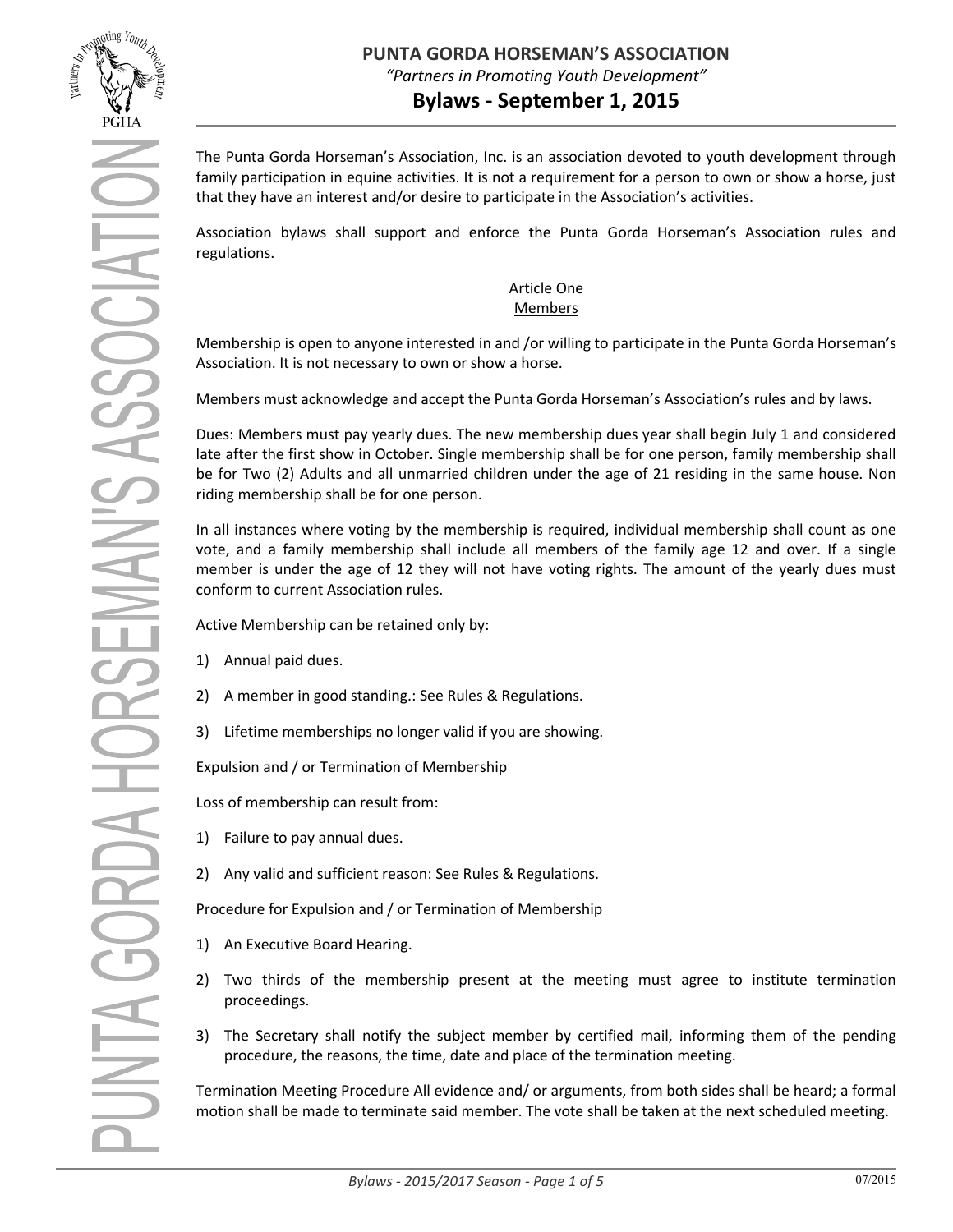

## Article Two Meetings

Regular meetings are to be held July, August, October, January, March, May.. Location of the regular meetings will be pre-arranged and the membership will be advised of the location, or any change of location.

It is imperative that all officers and directors attend all meetings and it is encouraged that all members attend meetings.

Members present at any given meeting shall constitute a quorum. It is understood that only members in good standing are eligible to vote at said meetings. One (1) vote is counted for each member age 12 and over.

Special Emergency Meetings: The entire membership must receive reasonable notification of the date, time and place of any emergency meeting. Notification may be by telephone, mail, email or in person.

Executive Board meetings will be encouraged.

Meeting Procedures: Unless defined otherwise in the associations rules and/or by-laws, Parliamentary procedure shall follow Roberts Rules of Order.

The Sergeant-at-Arms will keep a copy of Roberts Rules of Order at all Association meetings.

## Article Three Officers and Special Elected Officers

The officers of the Punta Gorda Horseman's association shall consist of a President, Vice President, Secretary, Treasurer and Sergeant at Arms elected by the members for a 2 year term.

The special officers shall be the Directors, for Speed, for Hunter/Jumper and for Performance as well as Parks & Rec liaison. These individuals shall constitute the Executive Board. The Directors and Parks & Rec, liaison will be appointed by the Board after discussion with the members of eligible candidates.

Term of Office: The term of office shall be TWO YEARS; the term shall begin on July 1st.

President- Powers and Duties: The President shall preside over all official meetings and be able to sign checks in the absence of the treasurer. In the event of a tie vote, the president shall cast the deciding vote. The President shall have the power to appoint committees to handle the work to be done and shall be notified of all meetings to be held. The President shall keep in mind that no single person can be chairman of more than two committees, in the period of one year (July 1st to June30). The President will:

- 1) Be the liaison with the county: schedule shows, proof of insurance, show dates, attend the county sports council meeting or find an alternate to attend the second Wednesday of the month.
- 2) Insurance liaison to the insurance company-oversees premium payments, notify company of any additions or cancellations of show dates, changes in officer.
- 3) Schedule board meetings prior to general membership meetings.
- 4) Submit form to state for tax free status.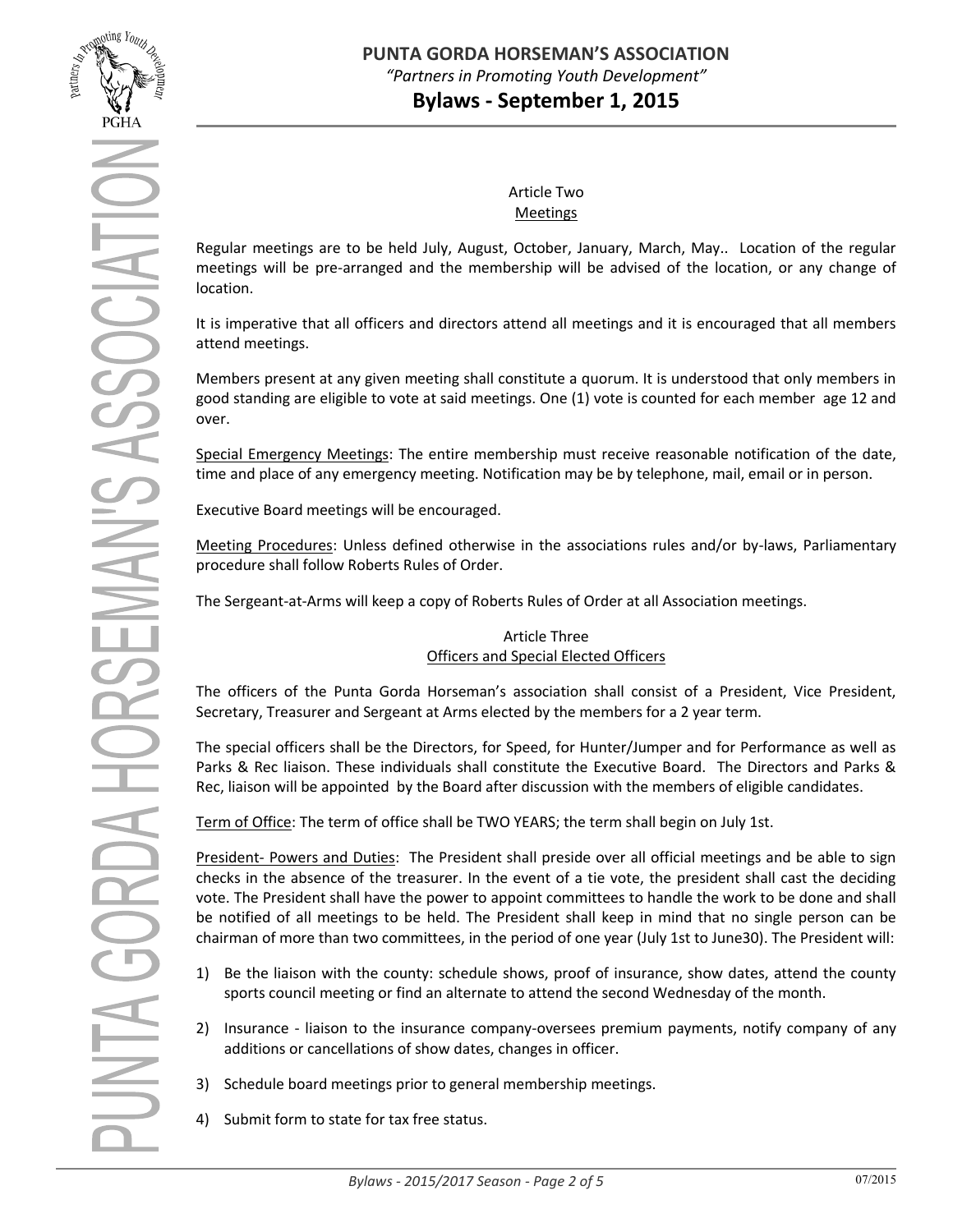

UNTA GORDA HORSEMAN'S ASSOCIATI

- 5) Maintain mailbox key and check mail at PO box or designate this to another Officer.
- 6) Retrieve key for meetings.
- 7) File corporate report in April of each year.
- 8) Appoint sub committees.

Vice- President- Duties: The Vice President shall assist the President when called upon for help. He/she shall take over the President's duties when the President is unable to be present. He/she should also be willing to take over the President's duties in the event the President leaves office during his/her term. The Vice President shall be informed of all committee meetings. Vice President will also fill in at county meetings (sports council) when President is unable.

Secretary- Duties: The Secretary shall take the minutes at all meetings and forward them in a timely manner for publication in the Newsletter. The Secretary maintains all correspondence. He/She shall maintain a current membership list, horse nomination list and current sponsor list and provide copies to all Board members. At the end of the term the Secretary shall submit to the incoming Secretary a year end portfolio containing all minutes, correspondence, current membership list, sponsor information, horse nomination list and a calendar of events from the previous year. It is encouraged that these records be kept up to date on a monthly basis.

Treasurer- Duties: The Treasurer shall have charge of all banking accounts maintaining same, the issuing and signing of all checks for payment of bills incurred. This must be done in a timely manner. The Treasurer shall collect all dues and submit the original membership form to the Secretary. He/ she shall give a Treasurer's report at each meeting and a year end report at the end of the term. The Treasurer shall keep track of all monies earned at each show and give separate breakdowns of each discipline's earnings and expenses. They are also responsible for depositing 10% NET from each show into the savings account. The Treasurer is also responsible for making sure any money borrowed from the savings account to help with operating expenses or year end awards is put back in a timely manner. The Treasurer shall have said records available at each meeting. All pertinent banking information, statements, etc. must be turned over to the incoming treasurer at the end of their term. It is encouraged that these records be kept up to date on a monthly basis.

The Sergeant-at–Arms- Duties: The Sergeant- at- arms shall be responsible for parliamentary procedure (Roberts Rules of Order) at all meetings and disciplinary action or at any Association function. He/she shall keep a copy of Roberts Rules of Order at all Association meetings.

The Director's Duties: The Directors must review all rules and regulations. He/she should have a good working knowledge of the most common rules. He/she should have a copy of the rules at each show to refer to in the case of a question or conflict. The Director will:

- 1) Hire Judges or announcer
- 2) Get Volunteers-record hours worked
- 3) Oversee their show-Set up trail class-jumps-speed equipment (any patterns)
- 4) Oversee Points records
- 5) Mediate all disputes at the shows- enforce the rules
- 6) Assist with year end awards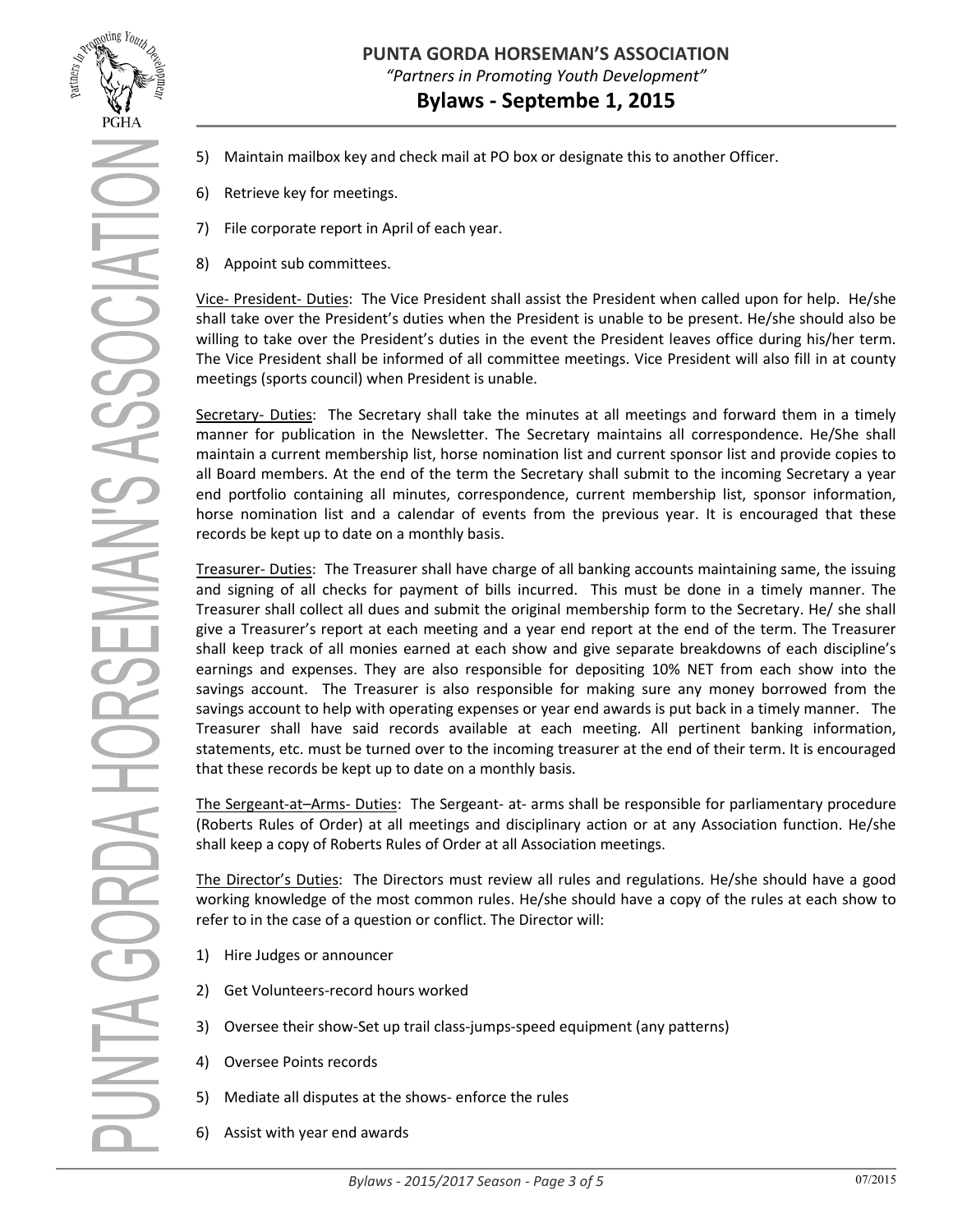

# **PUNTA GORDA HORSEMAN'S ASSOCIATION** *"Partners in Promoting Youth Development"* **Bylaws - September 1, 2015**

- 7) Attend all board and regular meetings
- 8) Monitor the show grounds for any unsafe conditions or situations & handle those situations as they see fit, i.e. removing said horse and/or rider from the arena and/or show grounds if necessary. This includes unsoundness issues in horses For Speed shows the Director's decision is final. For Performance and/or Hunter/Jumper the Judge's decision is final. PGHA rules may supersede Judge's rules. Parents, guardians, trainers, etc. who wish to discuss the decision may approach the Directors only. The Directors may consult the Announcer and/or Judge for any necessary verification. The discussion should be short and not cause a delay in the show. If an issue or decision cannot be resolved the Director may then involve the President if present or the Vice-President if available to assist in the decision. A member who is still dissatisfied with a ruling has the option to file a grievance with the board prior to the next general membership meeting.

# Article Four Election of Officers

General Considerations: A member must be 21 years of age or older to hold an office No one person can hold the same office for more than two consecutive terms. In the event there are no nominations for a particular office and the present officer is so willing, an exception may be made allowing them to be nominated and re-elected. No officer shall hold, control or maintain any other office (other than his/her elected office) as long as said elected officer is present and willing to work and maintain their office as elected.

Nominations: Nominations are to be made from the floor at the January and March meetings, therefore closing nominations. The secretary will have the official ballots ready for the election to be held at the May meeting. All officers are to be elected in a closed ballot by the members present at the May meeting plus the absentee ballots. Official ballots will be mailed to all paid members at least two weeks prior to the May meeting by the Secretary. Absentee ballots must be received by the Secretary at least 7 days prior to the May meeting. The ballots (and absentee) will be handed to the Secretary with another board member present at the June meeting and checked off against the membership list.

Nominees for office(s) must accept their nomination in person or by letter at the time of their nomination. A background check must be required before elections. A letter affirming that they have never been convicted of a misdemeanor or felony involving moral turpitude will be required prior to election.

In the event any officer, other than the President, leaves during their term of office; the Board will appoint said officer. In the event the president leaves during their term, he/she will be succeeded by the Vice President at which time a new Vice President will be named. All resignations, of any office, must be submitted to the association in the form of a written letter and read to the association members at the following meeting. The secretary will keep this letter in the association's records.

Removal of Officers: Any officer may be removed from office by a majority of the members whenever, in their judgment, the best interest of the Association will be served. Termination proceedings for any officer will follow the procedure set forth in Article One. Vacancies will be filled as set forth in Article Four.

Indemnification of officers: The Punta Gorda Horseman's association shall indemnify the officers and anyone serving in a leadership capacity.

The Association shall purchase and maintain liability insurance on their behalf to the extent provided in and subject to the limitations of the Florida Code.